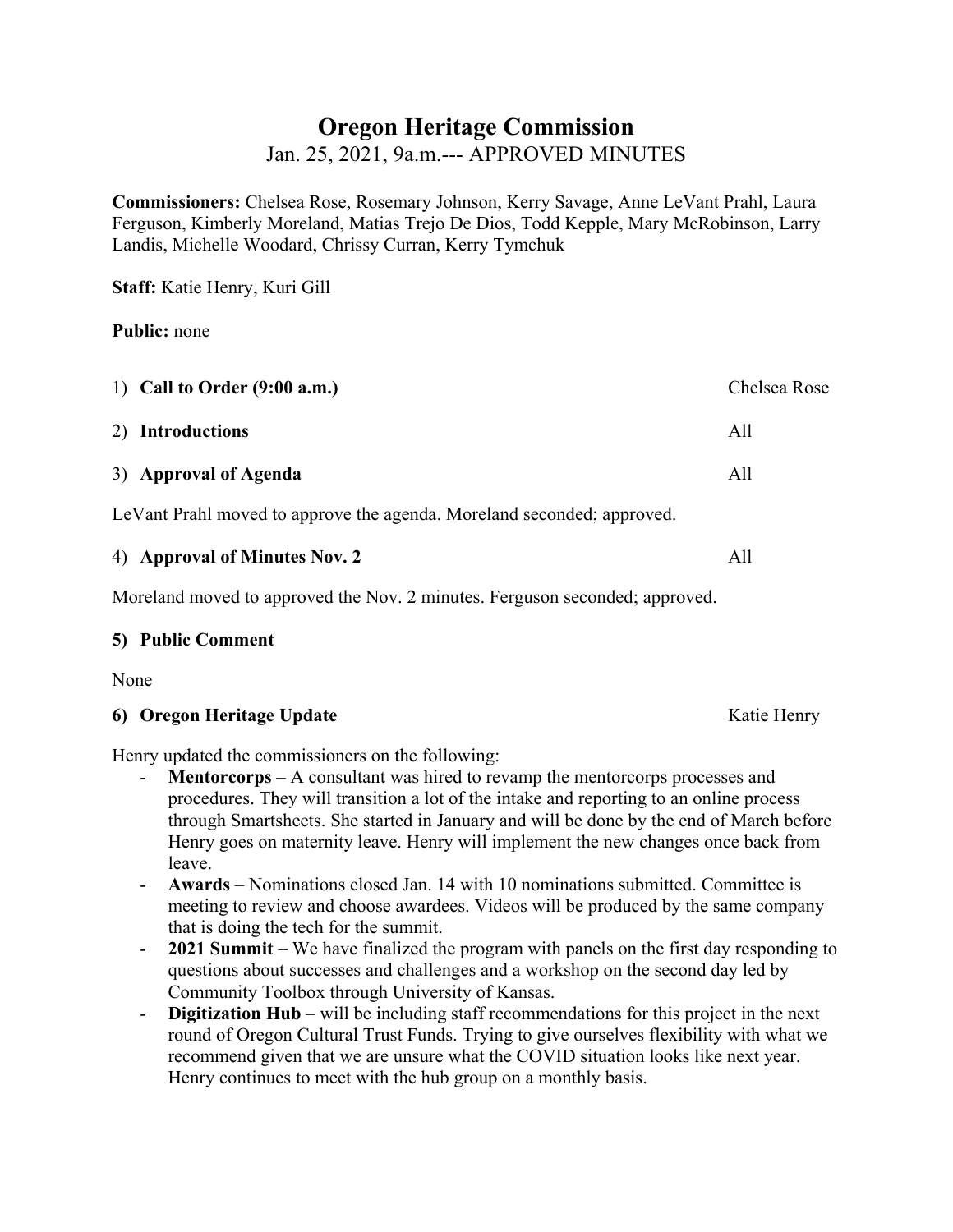- **Oregon Heritage Staffing** John Pouley is the new State Archaeologist after a thorough process of multiple interviews and a public forum with input from agencies, tribes, and other interested parties. Hiring process will begin for John's previous position.
- **Grant Update** All grants, with the exception of the Oregon Main Street Grant, will open next year but we won't know how much in each grant program until February.
- **Disaster Update** roll out of the pilot project and then had several workshops around the pilot project. Gill has had requests to present to OEM and DLCD on this project. Looking to submit the project for awards. Gill and Henry are using the pilot process to partner with State Library of Oregon and State Archives to develop a disaster preparedness response for heritage organizations at the state level.

Rose inquired about the agency budget status and Henry responded with the fact that is a bit wait and see with lottery forecasts. OPRD is still doing a planning process across all of the divisions and that is still going on.

# 7) **Oregon Cultural Trust Funds Update** Katie Henry

Henry updated the commission on the following changes to the current year of Oregon Cultural Trust Funds:

- Due to COVID-19 and the wildfires we will not be doing the application process for partner organizations.
- After staff discussions we will be using some of that money for the MentorCorps revamp and the rest of the money will go towards a lottery of NAO memberships for heritage organizations. There was discussion among staff about grants but seeing how small business grants have been rolling out and the issues with first come first serve, we decided against them. Especially not knowing exactly what kind of grant would helpful and not being about to have criteria when choosing recipients.

Henry asked for volunteers to be on the FY 22 Oregon Cultural Trust Funds grant and Moreland, LeVant Prahl, McRobinson, and Landis volunteered.

# **8) Break**

## **9) COVID-19 Survey #1 Results and Discussion** Katie Henry

Henry went over the timeline of the COVID-19 Surveys for heritage organizations:

- Survey  $#1$  went out in Nov. to capture March '20-Oct. '20 information and these results are being discussed today.
- Survey #2 will go out in March to capture Nov. '20-Feb. '21 data
- Survey #3 will go out in July to capture March '21-June '21 data

Henry reminded the commission that the goals of the survey are to understand the ongoing impact, provide information to our partners for advocacy efforts and funding, determine gaps for heritage orgs. in providing technical assistance, and inform long-term disaster response planning.

Some of the key results are as follows: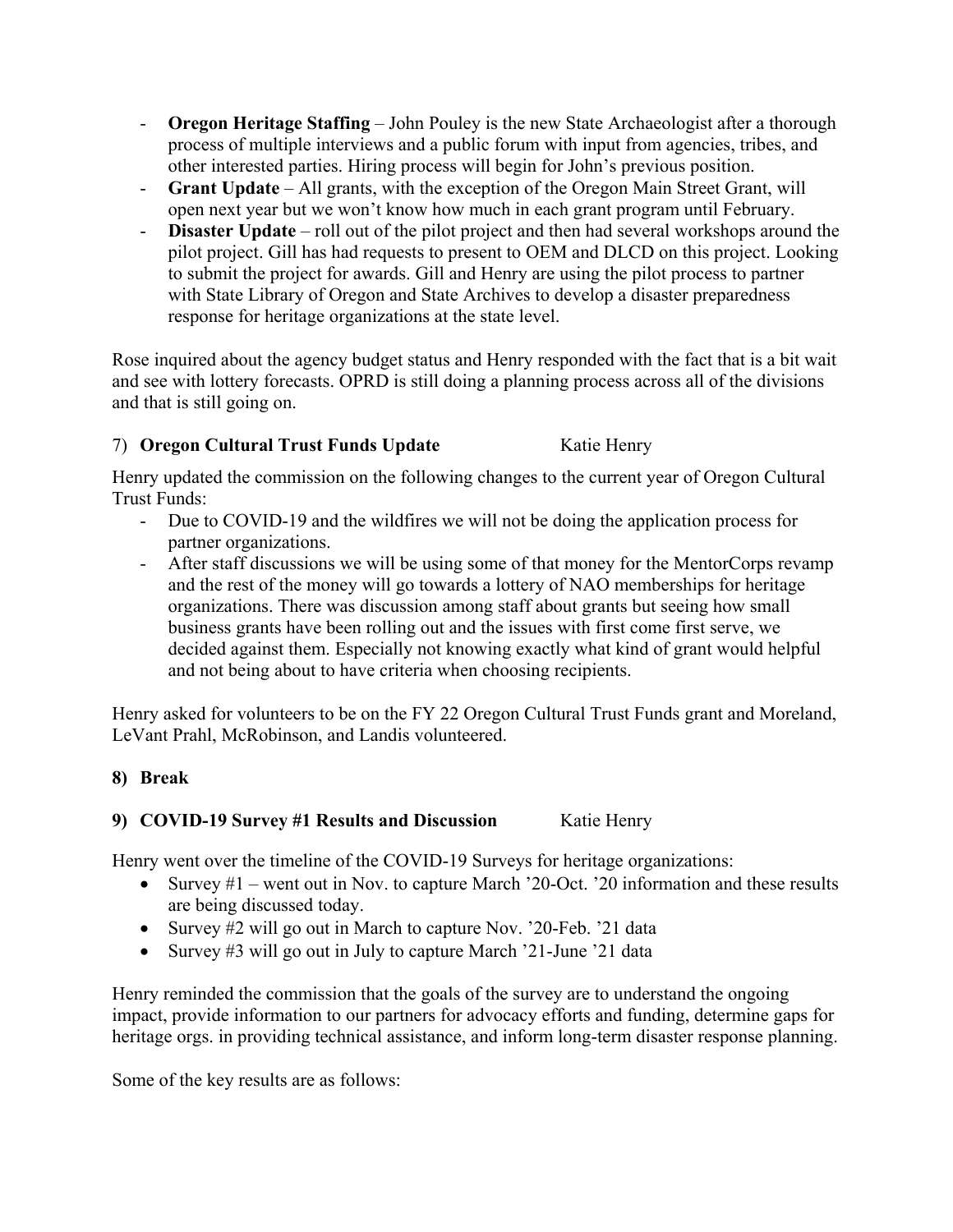- 43 respondents in 33 different zip codes across the state with representation in different heritage organizations across the spectrum.
- Most of the respondents had a pre-COVID budget between \$50,000-99,000
- Total estimated revenue loss for the period this survey covers is \$3,789,576
- Many of the respondents applied and received an Oregon Cultural Trust grant in response to COVID impact.
- One of the grants that were applied for by several organizations but had a low rate of receiving it was the Oregon Community Foundation grant so there is some opportunity there for us to connect with OCF and see what the barriers are for heritage organizations
- Several organization applied for and received a PPP loan.
- Related to staff impact, pre-pandemic 67% of respondents had paid staff and 30% were volunteer run, 44% had staff layoffs, furloughs or reduced hours during the period of the survey, 19% of those with paid staff indicated no staffing changes.
- 390 programs were cancelled during the period of the survey
- When asked what do you project will happened to your org. in 3 months should no other COVID-19 financial assistance be offered, 32% said there would be no change and 65% said layoffs, furloughs, reduction of services, temporary closure and permanent closure were possible.

Moreland inquired about how we can make Oregon heritage organizations more aware of the national funding opportunities, IMLS, NEH, NEA, and how to apply for them. Gill mentioned that she had talked to the State Library of Oregon about the IMLS funds and she mentioned that the priority of those funds were very specific and not as relevant to museums. Gill also mentioned that the NEH funds were distributed through Oregon Humanities so we need to continue to do outreach with NEH on behalf of heritage organizations and communicate to heritage organizations these opportunities. Landis would like to figure out a way to increase higher education institutions response to the surveys. McRobinson brought up working with NW Archivists and other groups for outreach regarding the survey.

Johnson brought up the issue of volunteer run organizations not being eligible for much of the COVID funding. Henry mentioned that this has been brought up by other all volunteer orgs.

Rose wondered if organizations were able to draw a larger audience and/or new demographics through online programs.

Woodard mentioned seeing similar survey fatigue happening with the surveys Travel Oregon is putting out. Appreciates hearing the information about volunteer run orgs. encountering barriers to funding and thanked staff for work on the survey and suggested a forum or webinar where orgs. can share their success with others.

Moreland wanted to know if we could find out who these organizations are serving.

Ferguson suggested encouraging people to fill out the full survey but if they can't spend the time, having 5 key questions that they definitely answer. Kepple emphasized capacity being an issue in eastern Oregon where they don't have a lot of orgs. with staff.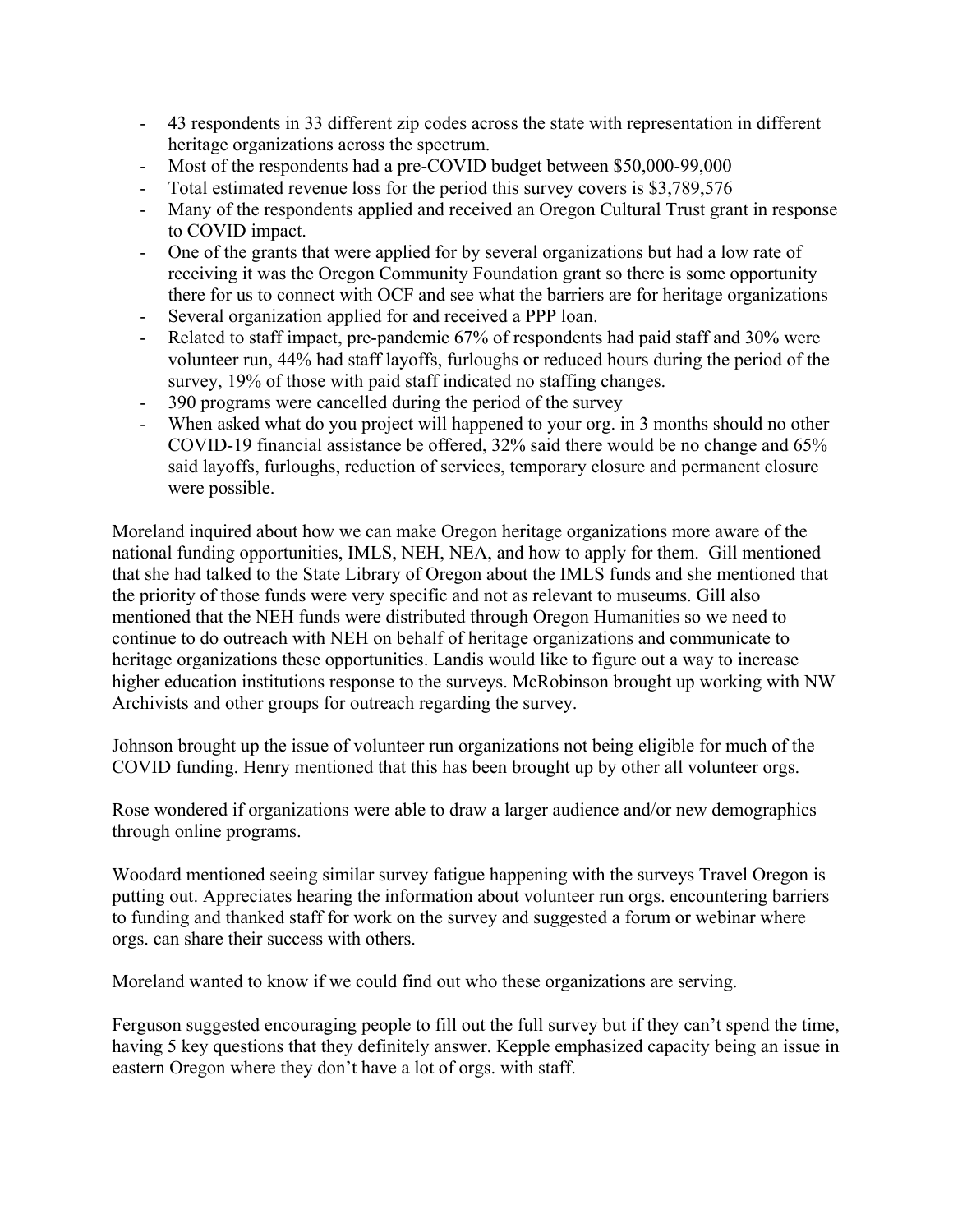McRobinson suggested having a pdf available to look at before people fill out the survey. Henry will look into that but the new smartsheets platform may make that difficult.

Summary of the COVID-19 Survey #1 for Heritage Organizations can be found here.

## **10) Volunteer Study Results Kuri Gill**

Gill went over the results of the Volunteer Study results conducted by PSU. Key messages included: people want to connect to their community, people share their time and skills with mission they care about, volunteers want organizations to function effectively, heritage organizations provide volunteers with an enhanced sense of community and belonging to place and a uniquely localized heritage preservation experience, volunteers offer mission success and time, advocacy, promotion and skills.

Some key data includes the following:

- Not all organization strack volunteer data
- Of the 69 that did track hours had 321,863 hours which totals \$8,493,965 base on Independent Sector rate
- Nearly 1/3 of the organizations are all volunteer
- 71% of the orgs. have a budget under \$250,000
- Volunteers donated personally to the organization a total of \$875,682.
- 81% of organizations operations would be compromised without their volunteers
- Only 36% of the orgs have a designated volunteer coord.
- Many of the barriers to volunteering can be removed with coordination and support.

Full results of the study can be found here.

Rose suggested having these results ready for when organizations are trying to build back up volunteer support after COVID.

### **11) Fieldwork reports by Commissioners** All

**LeVant Prahl**: Have made gift packages and delivered to volunteers and have 45 volunteers doing a COVID oral history project. Also having volunteers transcribing documents remotely. **Rose:** working the McKey Bridge historical society and also working with director of Oregon Black Pioneers and doing interpretive panels near Ben Johnson Mountain. **Landis**: working on a project to restore some benches on campus and relocating them. Worked on a video for MLK day and is a tour of places on campus associated with Black activism. **Moreland**: Oregon Black Pioneers director is working on rebranding of the org. and a virtual museum. Featured in Restore Oregon field notes.

**Woodard**: Travel Oregon completed a survey of their stakeholders. Noted they did demographics and had zero black respondents which helped them realize they need to do more targeted outreach. Metro area is having more tourism related impact related to COVID than some other areas in the state. Museums ranked third on the list for most impacted within tourism. Opening a second round of funding in March. Planning RDMO budgets and holding regional meetings across the state.